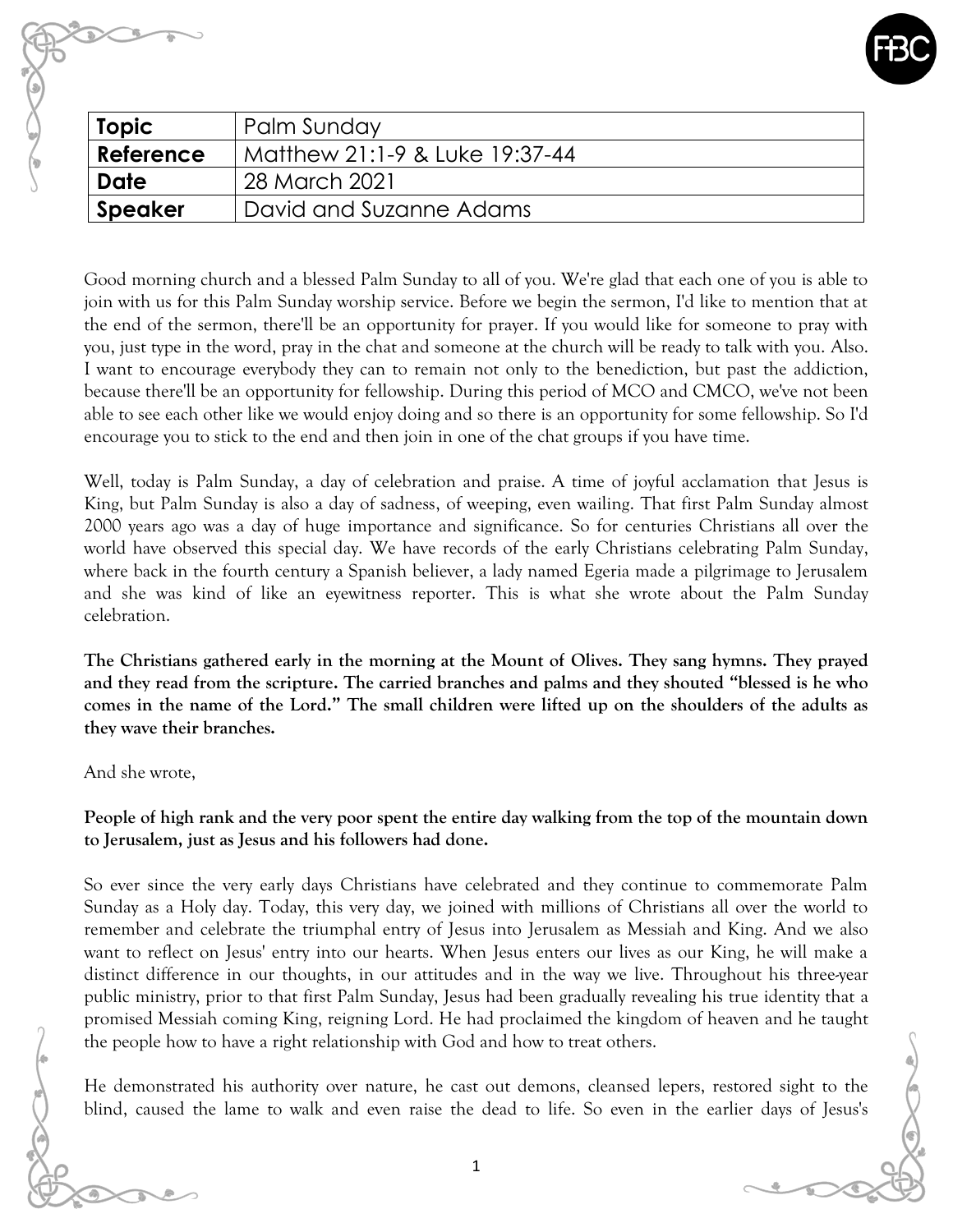

ministry, many had thought he might be the Messiah. So, they had wanted to proclaim him King, but Jesus had known the people were misguided. They had false expectations of the Messiah. They were expecting a militaristic conquering King who would overthrow and drive out the hated Roman oppressors. They had no understanding of a Messiah as the suffering servant, whose mission was to bring forgiveness of sin and reconciliation with God through his suffering death and resurrection.

The people wanted a political deliverer, one who had restore peace, prosperity and power to their nation of Israel. They had no concept of a savior who was coming to save all peoples who believe from every race, tribe and tongue from all over the world. So, Jesus had up to this point flatly rejected any prior attempts by the crowds to acclaim him Messiah or King. Even Jesus' closest followers had false expectations of the Messiah. He had told his 12 disciples on at least three occasions that he would suffer and die in Jerusalem, but they still did not understand. So Jesus had urged secrecy when he revealed his true identity to his disciples. For example, once when alone with the 12, Jesus asked them, who do people say that I am, then he asked, who do you say that I am?

Peter answered, "You are the Messiah, the son of the living God", and Jesus affirmed Peter that he was right. He said, "My father in heaven has revealed this to you." But then Jesus strictly charged the disciples to tell no one that he was the Messiah, but now 2000 years ago on that first Palm Sunday, the time had come for the truth of who Jesus truly was to be revealed. The secrecy was being lifted. Jesus planned to ride into the Royal city of Jerusalem, the ancient capital of the Jewish state. This was the seat of political authority where the throne of King David had been and Jerusalem was also where the temple was, the holy center of Jewish, religious life.

Through his actions Jesus would publicly demonstrate to those who knew the scriptures that he was indeed the Messiah. He knew the crowds of people would acclaim him as King, but he also knew this would cost him his life. Jesus purposefully chose the days preceding Passover to be the time when he would make his identity clear and public.

The Passover was celebrated every year to remind the Jewish people of how God had freed their forefathers from slavery in Egypt and how God had saved their lives. Their lives had been spared by having the blood of a sacrificial lamb on their doors. Jesus chose that particular time because he knew his public claim to being a Messiah would result in his death, but that's why he came to earth to be the sacrificial lamb whose shed blood would bring forgiveness and freedom from slavery to sin to all who would believe.

Jesus began his Royal entry into Jerusalem by passing over the Mount of Olives. This mountain played a significant role in Old Testament prophecy. As the place where the Lord would come in victory, the Messiah was expected to appear on the Mount of olives. The prophet Zechariah chapter 14 verse four had foretold,

*On that day His feet shall stand on the Mount of Olives that lies before Jerusalem on the East.*

On the way to Jerusalem going over the Mount of olives, Jesus told two of his disciples, go into the next village and there you will find a young donkey that has never been ridden before. Untied it, bring it here. If anyone asks why you're doing that, just say the Lord needs it. Jesus is now referring to himself as the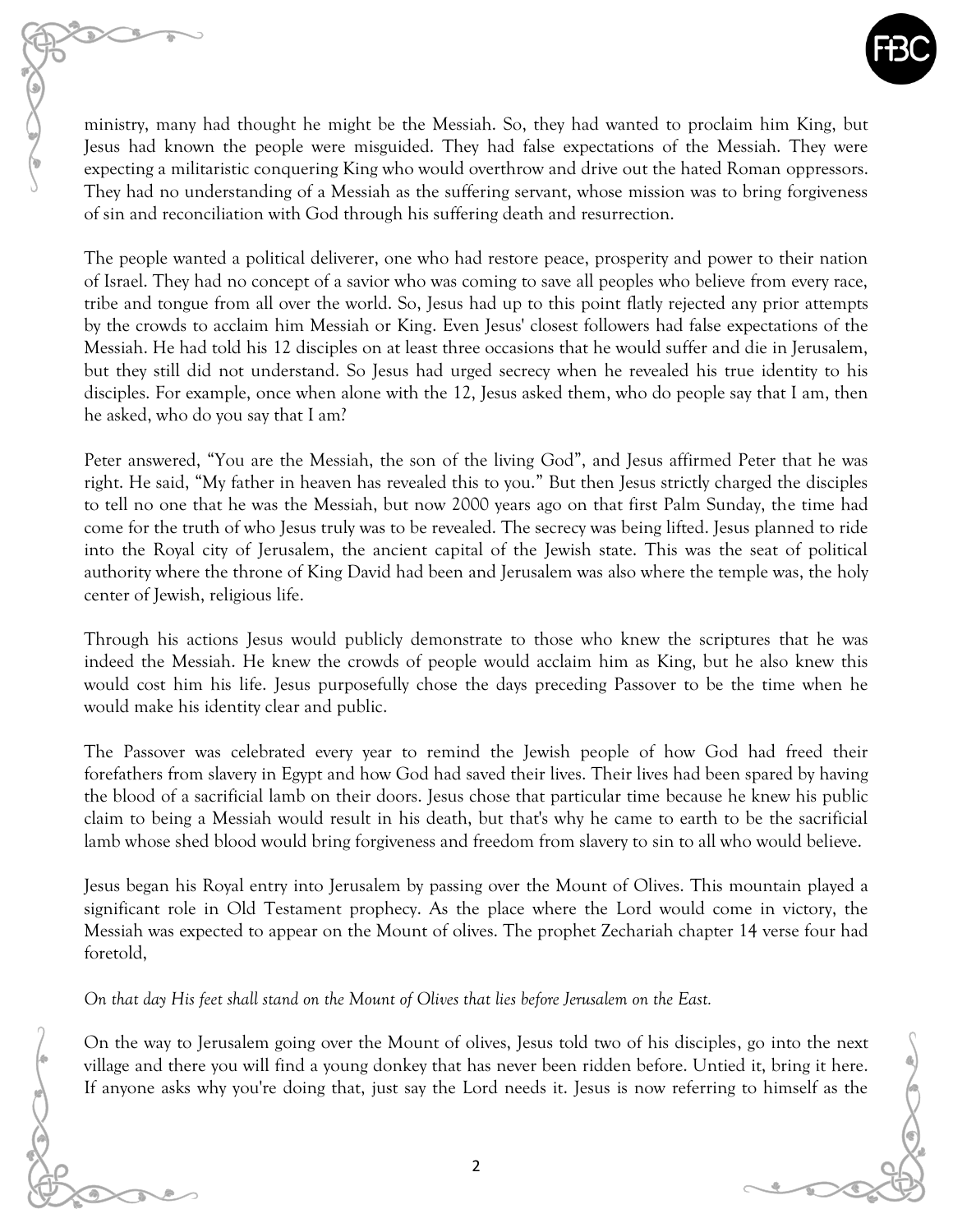Lord. He is attesting to his rightful authority. The disciples obeyed without question and the owner of the Colt willingly let Jesus borrow his young donkey to ride on.

Doesn't it seem strange that Jesus chose to ride on the colt of a donkey when he made his kingly triumphant entrance into Jerusalem. Victorious Kings would have been expected to enter their capital city mounted on a stallion, a war horse or riding in a fine chariot. Yeah, I'm sure there were some bystanders that saw thought Jesus should really consult with a public relations expert. He needs to talk to an image consultant. What kind of king would purposefully choose to ride on a lowly donkey in his triumphal entry, only a King who was on a mission of goodwill. One whose purpose was to bring peace and reconciliation.

Jesus presented himself as the Prince of Peace as the prophet Isaiah had foretold and Jesus was showing that he was the promised Messiah, the King who had been foretold by the prophet Zechariah. Listen to the words of the prophecy found in Zechariah nine verse nine,

*Rejoice greatly O daughter of Jerusalem, shout aloud O daughter of Jerusalem. Behold your King is coming to you, righteous and having salvation is he, humble and mounted on a donkey, on a colt, the foal of a donkey.* 

So the people in the crowd that were familiar with their scriptures, who knew what Zachariah had prophesied could realize that Jesus truly was the promised one. For over 500 years, the Jewish people had been expecting the Lord to appear on the Mount of Olives and they had been longing for the righteous salvation bringing King to come to Jerusalem, mounted on the colt of a donkey.

I've read the gospel accounts of the triumphal entry many-many times, but I would never given much thought to the fact that Jesus choose to ride on a colt that had never been ridden before, but that's quite remarkable of itself. Yes, it is. I grew up on a farm. We had a few horses, and I can remember when I was young, going with my dad as his was going to try to break a colt. Now break just means you train the animal to be willing to accept some weight or accept a rider on its back. That started off just by putting a small blanket that usually goes under a saddle on the back of that colt and the colt did not like it at all. He went crazy. After the colt finally got used to that, Dad added a little bit more weight, but each time the colt would buck and kick. He didn't like it. And then finally my dad mounted up to ride and the colt led its displeasure be made known, and I can still see in my mind's eye that colt's violent reaction and my dad desperately try and to stay on.

So yes, it is quite remarkable that Jesus was able to ride on a colt that had never been ridden on before. And he rode it through the midst of large crowds of loudly cheering people, people who are waving palm branches and laying them on the road for the donkey to walk over. An unbroken animal remained calm under the hands of the Messiah who also controls nature. Huge crowds had gathered, some had already been accompanying Jesus for several days on his journey, but there were also those who came out from Jerusalem to greet Jesus. They had heard that he was coming. Jesus, the renowned prophet from Galilee. Why he's the one who had just a few days earlier in a village nearby restored life to Lazarus, a man who had been dead for four days, messianic fervor was running high.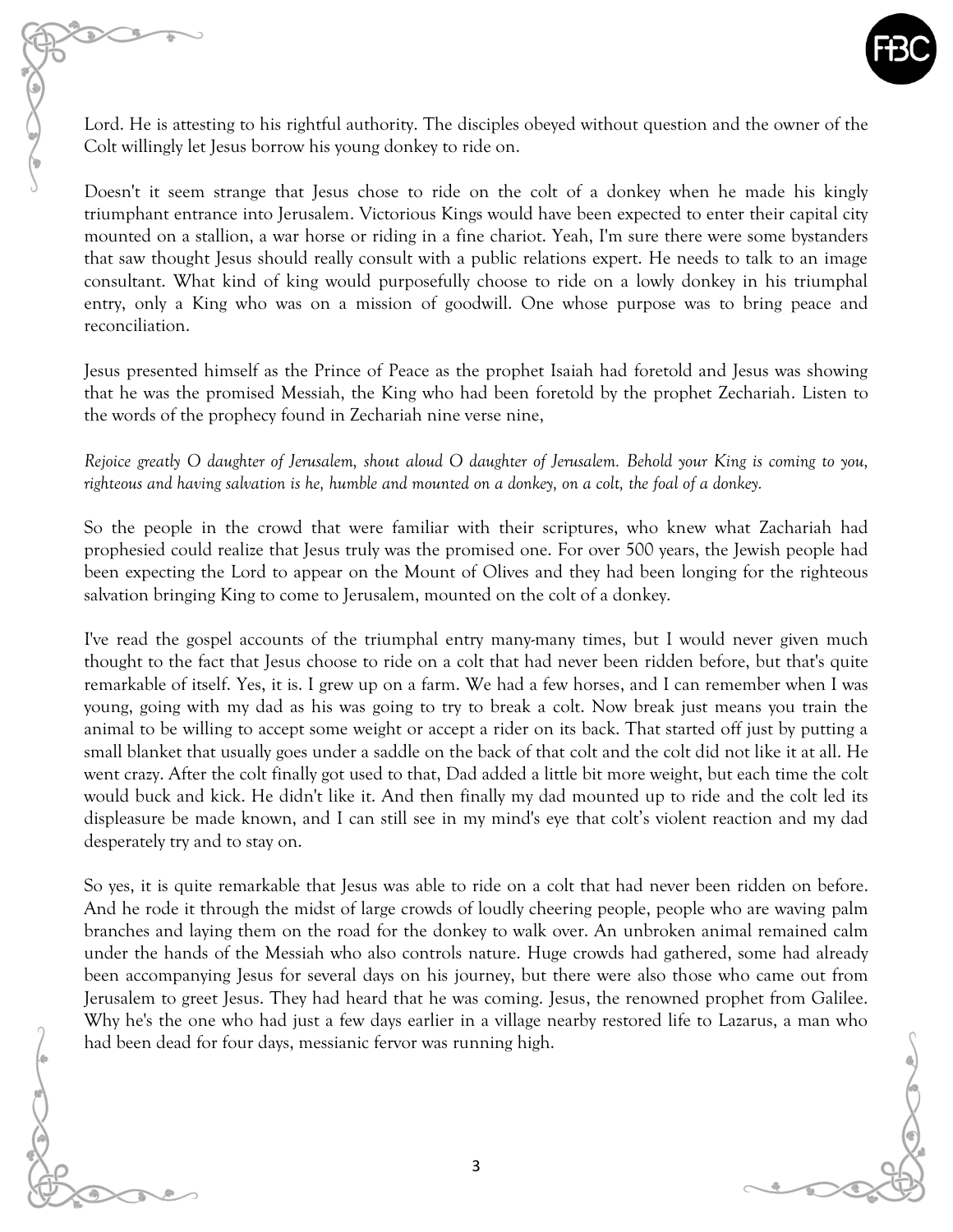There was a Jewish tradition that when a male baby was born to Jewish parents the father would hold the newborn up in his arms and he would ask God a question. You would ask God, is this the one. I'm sure on that day, there were some in the crowd asking God, is Jesus the one. So many in the crowd, took off their cloaks and spread them on the road in front of Jesus for him to ride over. That's evidently the way they gave a red carpet greeting reception to an important dignitary back then, but even more it was a way that people could acknowledge Jesus kingship. In the Old Testament scriptures we see a precedent that many in the crowd were probably familiar with, the story of Jahu. In 2-Kings chapter nine verse 12, the prophet's word concerning Jahu who was proclaimed.

*Thus says the Lord, I anoint you King over Israel.* 

And the following verse says,

*Then in haste, every one of them took off his cloak and put it under Jahu on the bear steps and they blew the trumpet and proclaimed Jahu is King.* 

So spreading cloaks on the road to be under Jesus, as he rode along was more than just a sign of great respect. It was an acknowledgement or at least a fervent desire that Jesus was King and it is important to note Jesus accepted this acclimation. Earlier when crowds had tried to declare him King, he had rejected their attempts, but this time he welcomes the crowd's recognition of him as the long-awaited King.

The people also spread Palm branches on the road. Now our sermon text morning just mentioned branches, but John's gospel tells us they were Palm branches. What's so significant about Palm branches? Well, they had come to be associated with political ideas and they were a symbol of the Jewish state. As a matter of fact, the image of a Palm branch was on coins minted by the Jews there in their struggles against the Romans. The history of Palm branches being identified with Jewish political leaders goes back to the second century BC, the time of the Maccabees. Jewish leaders who liberated their country from occupying forces. According to records we have from that time, when Simon Maccabi free Jerusalem, the Jewish people celebrated his victory with praise and with Palm branches, with hymns and songs, because a great enemy had been crushed and removed from Israel.

So the actions of the crowds strewing Palm branches in front of Jesus probably showed deep nationalistic fervor. They were hailing Jesus as the Promised One, the one they hoped to be the mighty deliverer, who would save them from the hated Romans, gentiles, whose very presence defiled the Holy city and their entire land.

Can you imagine being one of the persons that had gathered that day to see Jesus, what would you have thought? How would you have felt, try to picture the ecstatic crowds that had gathered, feel the excitement and the anticipation. Imagine honoring Jesus as King by spreading your cloak on the road in front of him, envision yourself holding a palm branch and joining in the shouts of Hosanna as Jesus rides triumphantly towards Jerusalem.

Some of those in the crowd might have thought finally after 60 years of being dominated by Rome will be free, no longer will we have to pay the exorbitantly high Roman taxes. We won't have to fear being put in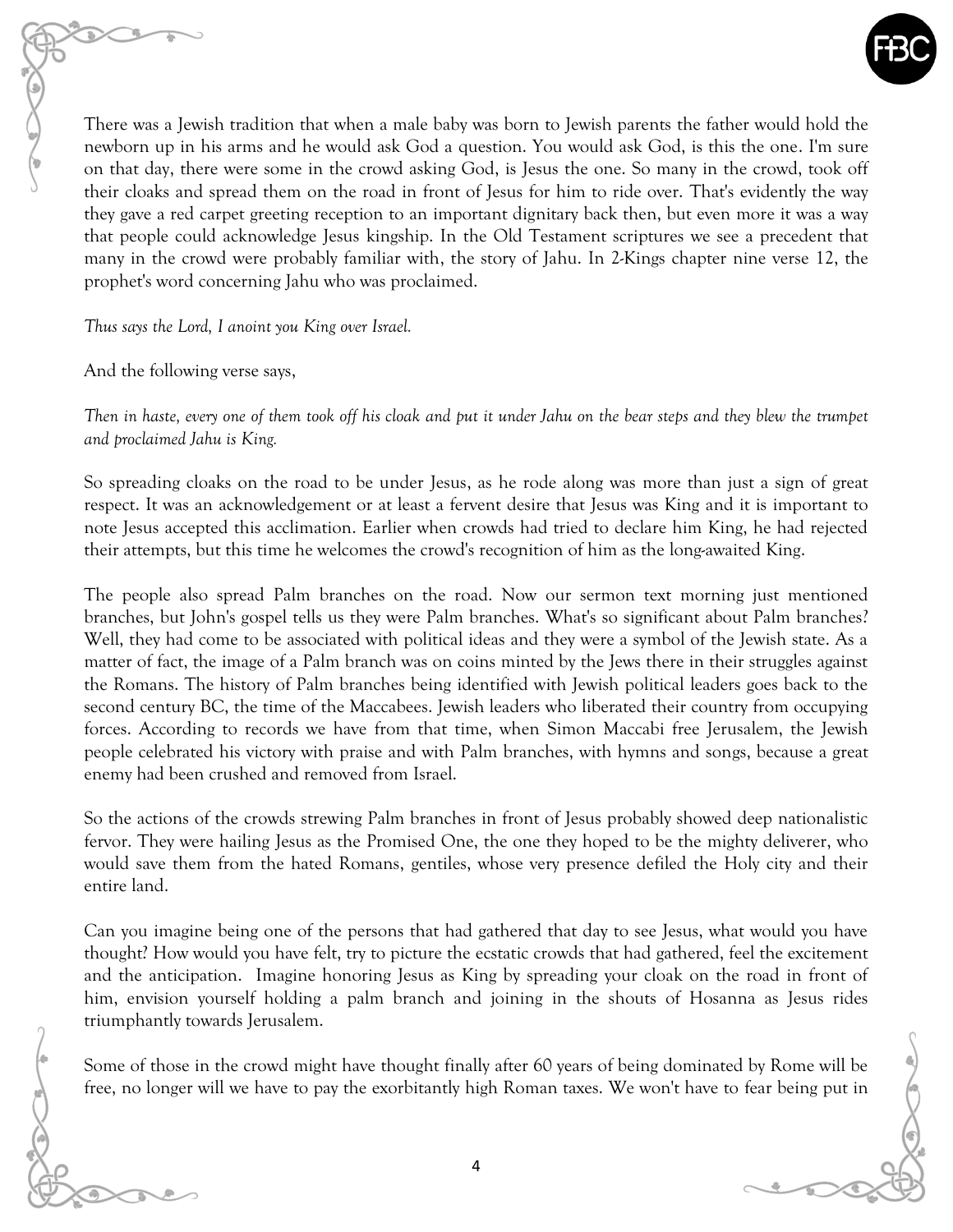

prison for no reason at all, nor will we be forced into slavery. Jesus is going to meet our greatest need, will be liberated from our enemies and the Jewish kingdom will be restored. Yes, some may have thought if anyone can meet our hopes and expectations, it will be Jesus. This man is a great prophet. He has tremendous power and he can perform mighty miracles. This is the moment, this is the time, change is coming and it will be glorious. The atmosphere that day was one of euphoria. The exuberant crowds were cheering and praising Jesus and they were using the words of a messianic Psalm, Psalm 118.

Verse 25 of Psalm 118 begins with the plea to the Lord God save us now, and that's what the crowd was crying to Jesus. Save us now. I didn't see that phrase in the scripture reading this morning. No you didn't. But it was there. It's there as a transliteration of the original Hebrew text of the song. The Hebrew for save us now is yahshana, Hosanna comes from yahshana. Now by Jesus' days, the meaning of the words, yahshana or Hosanna had evolved to also be an invocation of blessing and a shout of joyous praise.

So the crowd was crying out in praise of Jesus and at the same time making a plea for blessing, save us now. They cried out Hosanna to the son of David. Son of David was a messianic title. 1000 years earlier God had promised King David in 2-Samuel 7 that someone would come, who would reign on his throne forever. And the prophet Isaiah in chapter 9 verse 7 had said one would come who would reign on the throne of David forever, and even though the crowd would not have been aware of this, the angel Gabriel when announcing to Mary that she would be the mother of the Messiah told her the Lord God will give him the throne of his father, David.

So when the crowd praise Jesus as being the son of David, it shows they were acclaiming him to be the promised King who would reign on David's throne as the anointed one. The praise of the crowd continued,

## **Blessed is he who comes in the name of the Lord"**

That's also a direct quote from Psalm 118 verse 26. Many in the crowd must have believed. Jesus was the fulfillment of this Psalm about the promised Messiah, because their praise rang out blessed is the King who comes in the name of the Lord. Their worship continued, peace in heaven and glory in the highest. These words remind us of the angels message announcing Jesus' birth, "glory to God in the highest and on earth peace with whom he is well pleased".

The crowd could not yet have understood how Jesus would bring peace in heaven or peace with God, but a few days later, Jesus, the lamb of God would give his life as a sacrifice. He would do this so that people who were separated from God by sin and shame could be reconciled to him and have peace with him. So as Jesus approached Jerusalem, the voices of the multitudes were raised in praise. They hailed Jesus as Messiah and King, and it is important to note Jesus accepted their acclaim because he was the promised one, coming to bring deliverance. He accepted their praise because he is the King, the Lord over all.

But the Pharisees didn't seem to like that very much. No, they didn't. They basically told Jesus, tell your disciples to shut up. Well, that's not exactly how the Bible phrases it, but that is what was meant. Jesus, let the Pharisees know that there was nothing that could stop the praise. He was pleased with the people's response because they had recognized his true identity.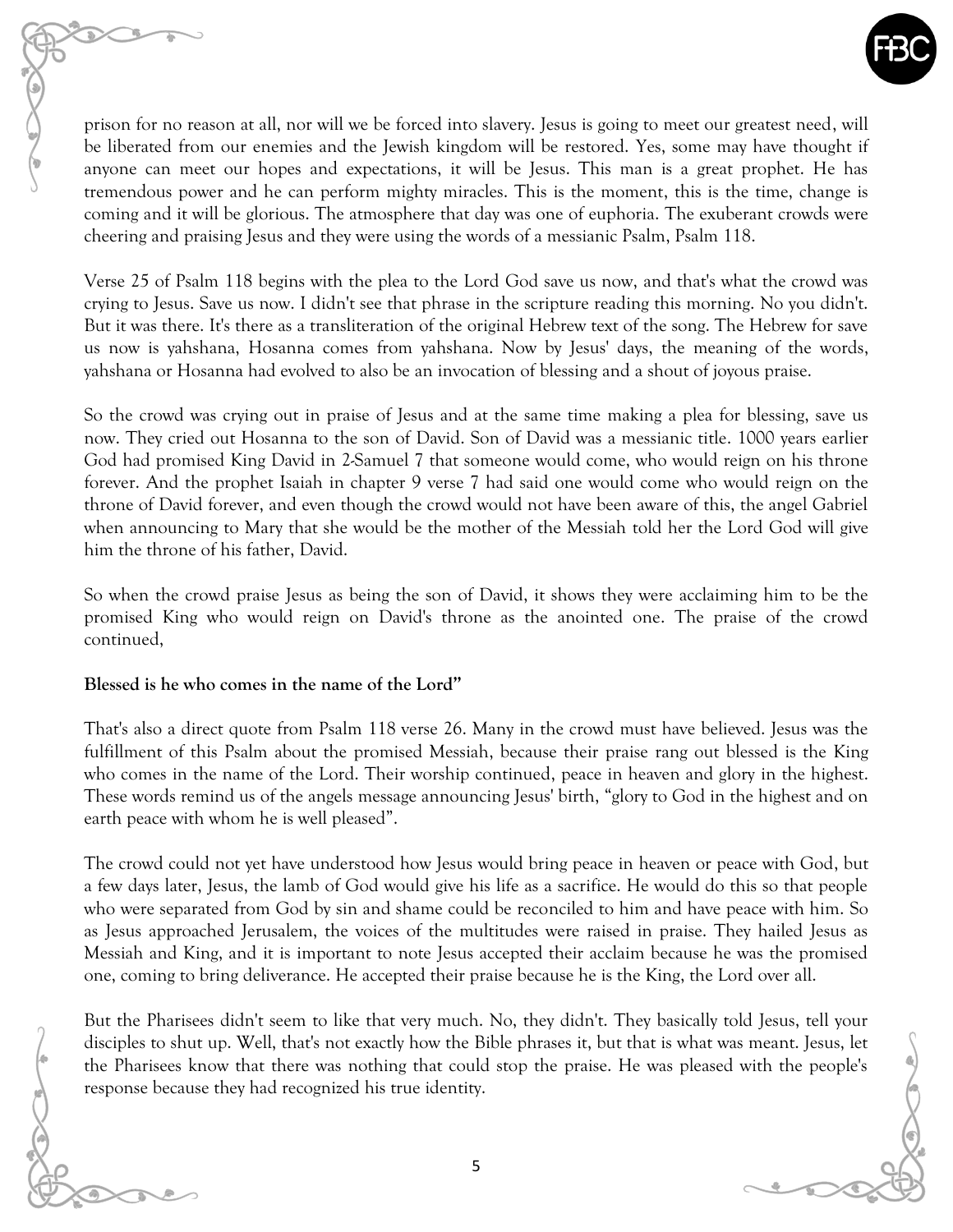

Their praise of him was totally appropriate. Jesus told the Pharisees. I tell you if these people were silent, the very stones would cry out. The praise of Jesus will have no end. Something that stands out to me in this part of the story is the contrast between the joyful recognition of Jesus by the crowd and the rejection of him by the Pharisees, they all had the same scriptures. They all knew of Jesus's wonderful miracles, and they had heard his amazing teaching. And now they were seeing prophecies fulfill before their very eyes and yet they refuse to accept the truth about Jesus. Their opposition to him grew even more vicious. What a difference to the cheerful acceptance of Jesus by the multitudes.

Yes that is definitely a very sharp contrast, but it seems like that's the way it has always been and probably always will be. You see when presented with the truth some people accept but others reject. John's gospel points this out very clearly in chapter 1 verses 11 to 12. It says Jesus came to his own but his own people did not receive him, but to all who did receive him those who believed in his name, he gave the right to become children of God and we will see this contrast again five days after Palm Sunday Jesus was crucified between two thieves. One rejected him, the other believed on him and it is still true in our world today.

Some people choose to accept Jesus by faith as their Lord and savior. Others decide to reject his rightful claims on their lives or to at least ignore him. One thing, I've always wondered about when I heard the story of the triumphal entry and the crucifixion is how could the crowds of people respond in such vastly different ways. On Sunday, the crowds blessed Jesus, on Friday they cursed him. One day, they sing his praises then five days later they call for his death. What a contradiction? Could some of the same people have been in both crowds, and if so what would have turned their cheers into jeers?

I don't understand that either and we don't know for sure if some of the same people called for his exaltation one day and for his execution a few days later, but crowds can be fickle. People can and do change their mind. If our expectations are not met and we don't get what we want, we can easily turn on the one we think has let us down. Even though Jesus had accepted the acclaim of the multitudes on Palm Sunday, he knew that they did not really understand his mission. They had wrong ideas. They had false expectations of the Messiah. They cried Hosanna, save us now and Jesus was going to do that. But not in the way they expected, they meant, save us from the bondage of the Romans, but Jesus' mission was to save them from themselves, to save them from their bondage to sin.

The crowds wanted Jesus to be the King who would rule over their country, but Jesus came to rule over the hearts and lives of men and women of those who have been transformed by receiving his grace. And by bowing before him as King. The crowds wanted a nationalistic ruler who would make Israel great again. But Jesus came for the whole world. The people of God were to expand way beyond the Jewish race to extend to all people everywhere, to all who would respond to Jesus in repentance and faith. It is obvious that many of the people who welcomed Jesus into Jerusalem may have not been worshiping Jesus as he truly is. Instead, they may have been idolizing their own hopes and desires. They may have been praising their own ideas and opinions of who they thought the Messiah should be. I'm sure that's true but we can't be too hard on the people of Palm Sunday. After all, they could not have fully yet understood Jesus and his mission before his crucifixion and his resurrection.

6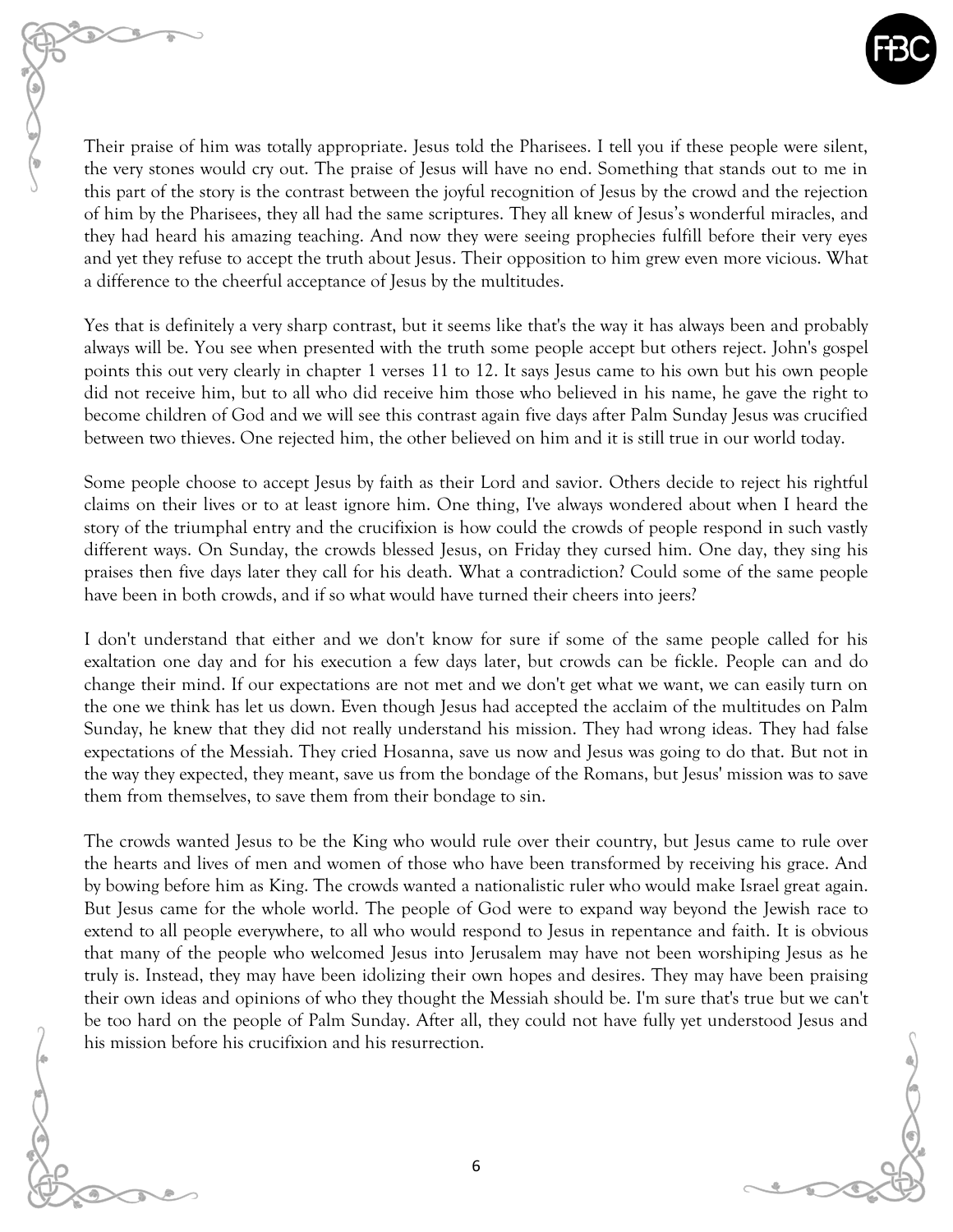

Right, but now we have the gospel. We have the entire New Testament, and they didn't have that. I'm afraid there is still a similar problem today though. Many people in our time who claim the name of Christ did not appear to have a clear understanding of who Jesus really is. Some may not be worshiping the true Jesus. Instead, they might be bowing down before an image they themselves have created of who they want Jesus to be or they might be serving an imaginary Jesus that someone else has created for them. An imaginary Jesus who will always do their bidding, who is there to serve them, whose primary concern is for their personal comfort, happiness and wellbeing. And as long as Jesus does everything they want him to do, they're happy to worship him.

Yes. Some might ask, will Jesus be my key to success? Will he allow me to be prosperous? Can he make all my dreams come true? They want to treat him as a good luck charm of sorts, or some might want Jesus to rain down destruction on those who have hurt them or done them wrong. They want Jesus to settle the score so to speak with their enemies. Of course, Jesus will not meet the false expectations placed upon him, but the danger is we could end up taking the position. If Jesus does not meet my expectations of what I think my King should do, then I won't let him rule over my life anymore.

And if that does happen, it probably shows that such a person has never known who Jesus really is. It's important for us today to make sure we are worshiping the true Jesus. The one whose life, ministry and teaching have been revealed to us through the pages of Holy scripture. We want to make sure we identify with his purpose and his values then accept them for our own lives. For example, Jesus said I came not to be served but to serve and he demonstrated that by washing his disciple's feet. He also said I have come to seek and to save the lost, and he was willing to give his life for that purpose.

Some of us today might think that we know Jesus. We think we know who he is. We think we know what the gospel is, but we may not have really understood the message. We need to prayerfully search the scripture, asking God to reveal the truth to us, and then accept Jesus as he truly is, not as the one we might wish him to be. Well, so far in our Palm Sunday text we have seen how Jesus through his actions revealed his true identity. We've seen that the crowd have claimed him to be the Messiah, the anointed King, and we've seen that Jesus accepted their praise and adoration. So up to this point in the story, the atmosphere has been one of exuberance filled with excitement and joy.

The crowds have been cheering and singing praise. It's indeed been a triumphant processional go into the capital city. You could consider Jesus' mission for the day to be a great success. One might think Jesus would just enjoy the accolades and ride on into town, head held high and waving and smiling at the cheering crowds. But that's not what happened. As we said at the beginning, Palm Sunday is not only a day of celebration and praise, it is also a time of sorrow, of weeping, even wailing. Our sermon text says, when Jesus drew near and saw the city of Jerusalem he wept over it. It was much more than just a few tears rolling down his cheeks. It was more than subdued crying like we sometimes hear at funerals, but it was audible wailing.

It had been a festive occasion, spirits were high, but from the Mount of Olives where he had a good view of the city of Jerusalem, Jesus begins to wail. Try to imagine that scenario. What would that have been like? I'll attempt to illustrate by using an example from life today.

7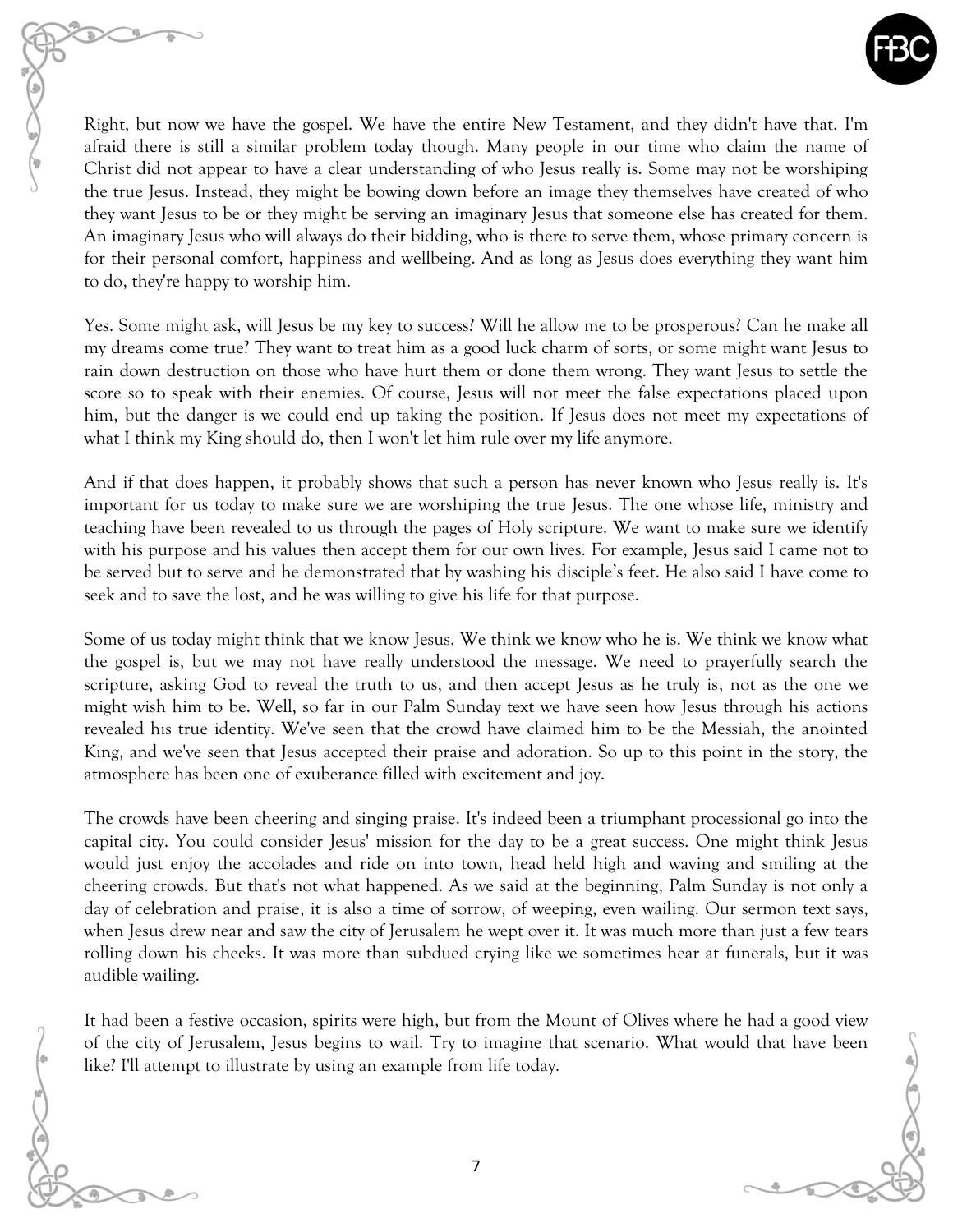

A few months ago, Suzanne and I went to the top of the KL tower, had lunch in the revolving restaurant at the top to celebrate her birthday. Good food, great company, a wonderful view of the city and after the meal, the servers brought out a birthday cake and sang, or at least I tried to sing happy birthday to you. It was a really good birthday celebration, but imagine what would it have been like in the middle of that celebration if when the servers brought the cake, we had looked out over the city of KL and began to sob loudly. Well, that's kind of like, it might've been back on that first Palm Sunday. It was a joyful occasion, yet it turned into a time of weeping and lament. Why did Jesus weep?

Well, he knew that in five days he would die an agonizing death by crucifixion. He would offer himself up as a sacrifice for the sins of the world. He knew he was going to experience excruciating pain, but even worse than that he knew that for the first time ever he would experience the horror of being separated from God the father. But that is not why he wept. No, he wept over the city of Jerusalem. When looking out over the city, he did not see the impressive architecture or the gold plates that adorn the temple reflecting the rays of the sun. No. When looking at what was presumed by the crowd to be the capital city of his coming kingdom, all he could see in his mind was a smoldering desolate ruin because he knew that within a generation judgment would fall on this rebellious city and it would be destroyed.

Jesus was weeping for the inhabitants of the city. His heart ached over the spiritual condition of the people who live there. Proud people were not aware of their great need for God. People who thought they truly knew who God was and what he wanted but they really did not, those who had an outward form of godliness but whose hearts were far from God. Jesus saw people who had a chance to receive him, but who instead would reject him, turning their backs on God who has sent Jesus to earth.

In a parallel passage in Matthew's gospel chapter 23 verse 37, we hear Jesus says he wept over the city saying, "Oh, Jerusalem, the city that kills the prophets and stones those who are sent to it, how often would I have gathered your children together as a hen gathers her brood under her wings, but you were not willing."

The opportunity had come, but they missed their chance. Jesus said, would that you even you had known on this day, the things that make for peace. He offered them peace, peace with God. He offered them deliverance, but they did not or would not understand this. And our scripture text ends with Jesus lamenting over Jerusalem, saying judgment is coming because you did not recognize the time of your visitation. People in the crowd around Jesus would have probably recognized this phrase. The idea of the Lord visiting his people is found frequently in the Old Testament. Now, the idea is not that just that God just shows up to say, hi guys, how are things going? But God will visit as an act of deliverance. For example, in the book of Exodus God visits his people in Egypt in order to lead them out of slavery into freedom and into the promised land.

This time, the visitation of God was Jesus's coming to Jerusalem where he would die for our sins on the cross and where he would be raised back to life. Jesus was coming to bring redemption, but the people didn't recognize this visitation. In rejecting Jesus disaster awaits them. Realizing their blindness in their hard hearts, Jesus weeps over the city. Jesus' heart was broken when he saw the city. He long for the people of his day to recognize him for who he truly was and to respond in faith to him. He was moved to tears and he did something about it. He gave his life so that people could be saved.